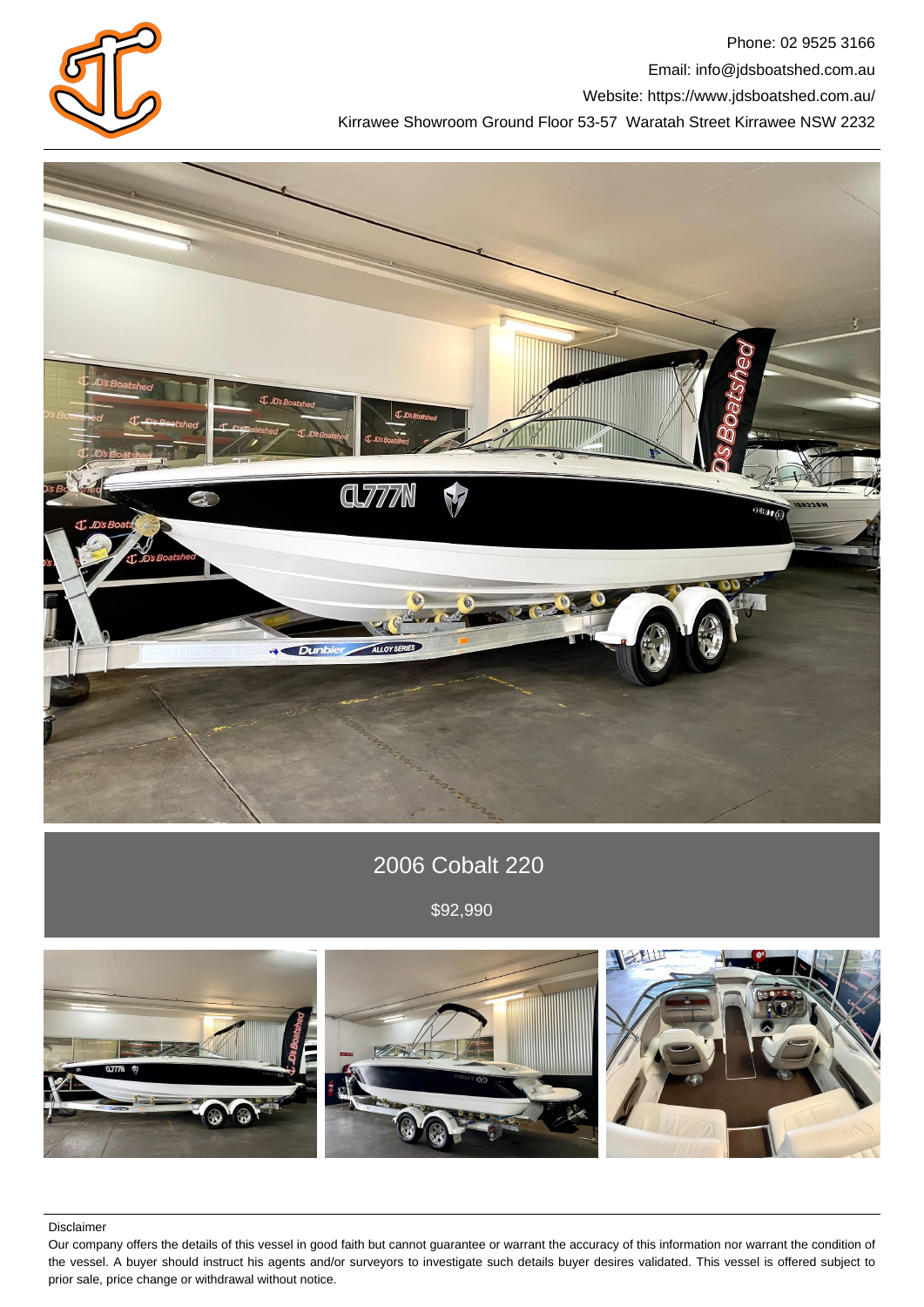

# **Specifications**

#### **Boat Details**

Price **\$92,990 Boat Brand Cobalt** Cobalt Model 220 Length 7.32 Year 2006 Category Bowrider Hull Style Single Hull Type Fibreglass Power Type **Power Power Stock Number** Condition Used State New South Wales Suburb **KIRRAWEE** Engine Make Mercruiser

## **Description**

Just Listed! 2006 Cobalt 220 | \$92,990 Boat & Trailer

This well maintained 2006 Cobalt 220 with a 2015 Dual Axle Dunbier Alloy roller trailer is available now! This clean bowrider is the most practical of boats with ample storage with everything in arms reach, safety gear or a cold drink! Powered with a Mercruiser 496 MAG HO B3 42HP with captains call you are in for ride and a whole lot of fun!

Just Serviced, Detailed, Manifolds,Trailer rebuild, Captains call rebuild & New Transom Assembly.

Options Include:

- Mercruiser 496 MAG HO B3 425HP
- Classic Ebony Graphics
- Stone Sierra Interior
- High back captain seats w/ pocket
- Wood dash/ trim package
- Battery switch dual
- AM/FM CD w/ Premium Speakers W/ AMP
- Subwoofer w/ AMP
- Motorbox Actuator
- Captains Call Exhaust
- Bimini Top, Ebony
- Bow Tonneau Cover, Ebony
- Compass
- Dockings Lights S/S
- Transom Tilt Switch
- Aft Walk thru filler cushions
- Bow Cushion Insert
- Bow Roller & Stainless Anchor
- Table

Get in touch for more details or to organise a viewing!

Disclaimer

Our company offers the details of this vessel in good faith but cannot guarantee or warrant the accuracy of this information nor warrant the condition of the vessel. A buyer should instruct his agents and/or surveyors to investigate such details buyer desires validated. This vessel is offered subject to prior sale, price change or withdrawal without notice.